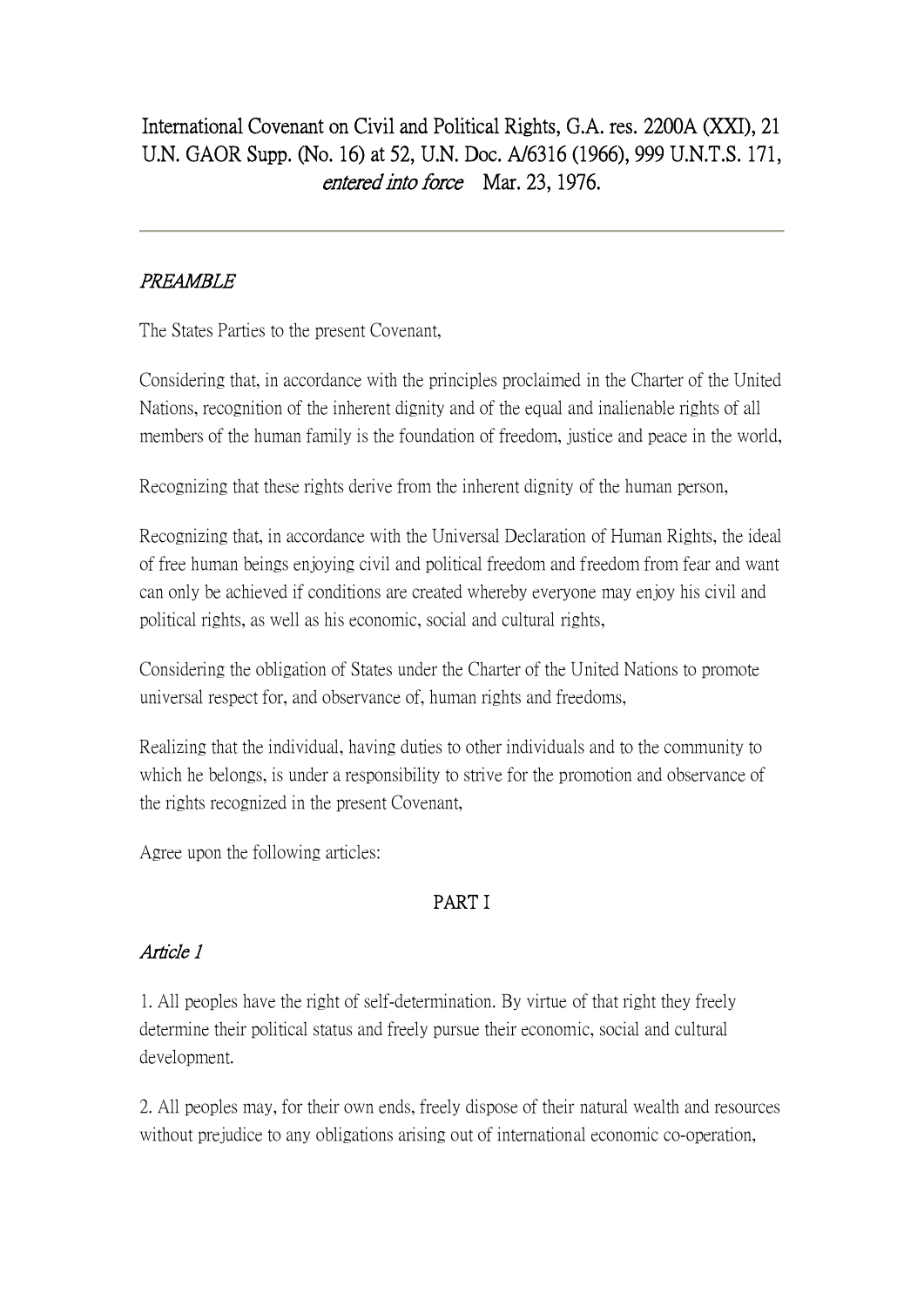based upon the principle of mutual benefit, and international law. In no case may a people be deprived of its own means of subsistence.

3. The States Parties to the present Covenant, including those having responsibility for the administration of Non-Self-Governing and Trust Territories, shall promote the realization of the right of self-determination, and shall respect that right, in conformity with the provisions of the Charter of the United Nations.

## PART II

### Article 2

1. Each State Party to the present Covenant undertakes to respect and to ensure to all individuals within its territory and subject to its jurisdiction the rights recognized in the present Covenant, without distinction of any kind, such as race, colour, sex, language, religion, political or other opinion, national or social origin, property, birth or other status.

2. Where not already provided for by existing legislative or other measures, each State Party to the present Covenant undertakes to take the necessary steps, in accordance with its constitutional processes and with the provisions of the present Covenant, to adopt such legislative or other measures as may be necessary to give effect to the rights recognized in the present Covenant.

3. Each State Party to the present Covenant undertakes:

(a) To ensure that any person whose rights or freedoms as herein recognized are violated shall have an effective remedy, notwithstanding that the violation has been committed by persons acting in an official capacity;

(b) To ensure that any person claiming such a remedy shall have his right thereto determined by competent judicial, administrative or legislative authorities, or by any other competent authority provided for by the legal system of the State, and to develop the possibilities of judicial remedy;

(c) To ensure that the competent authorities shall enforce such remedies when granted.

### Article 3

The States Parties to the present Covenant undertake to ensure the equal right of men and women to the enjoyment of all civil and political rights set forth in the present Covenant.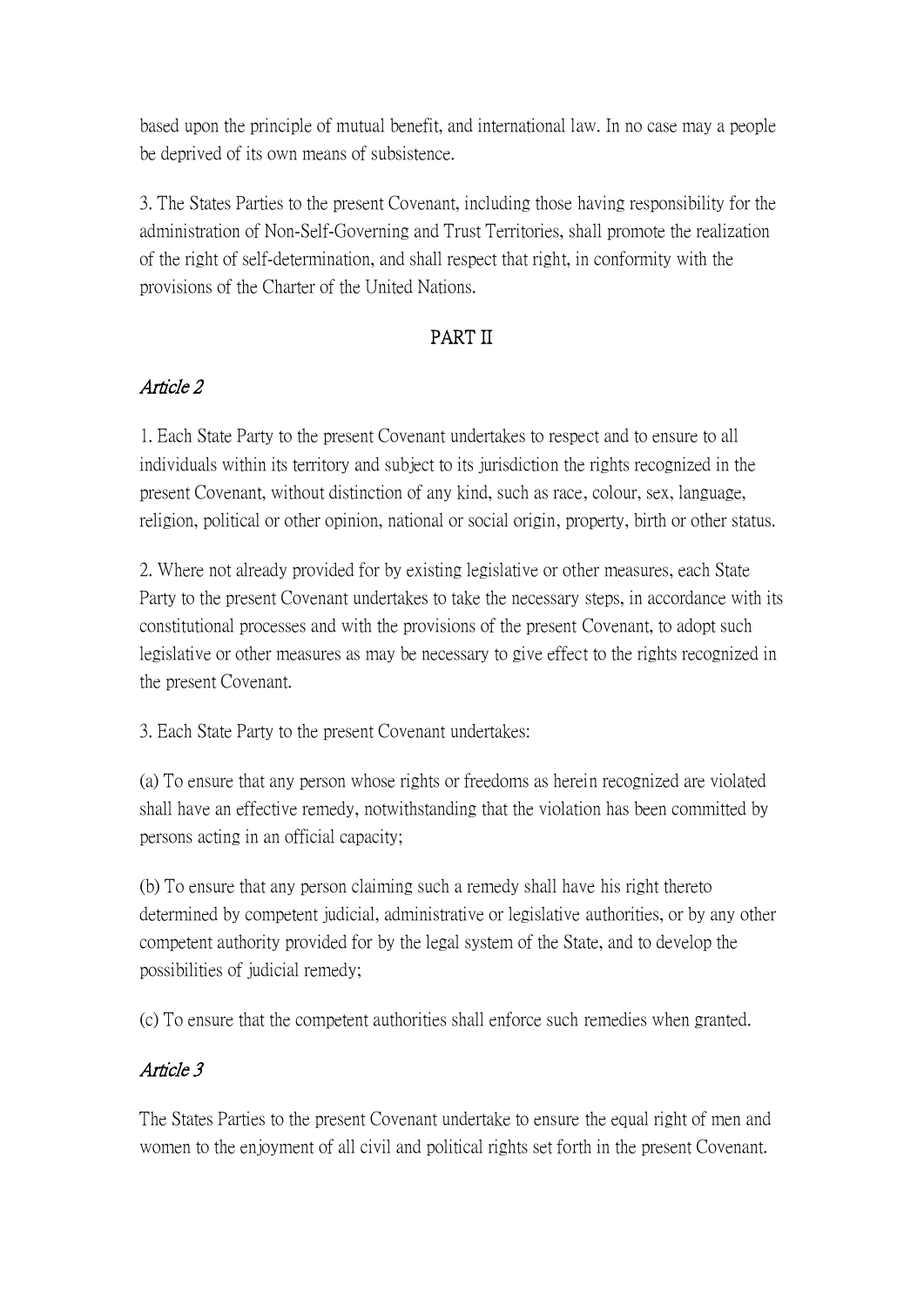1 . In time of public emergency which threatens the life of the nation and the existence of which is officially proclaimed, the States Parties to the present Covenant may take measures derogating from their obligations under the present Covenant to the extent strictly required by the exigencies of the situation, provided that such measures are not inconsistent with their other obligations under international law and do not involve discrimination solely on the ground of race, colour, sex, language, religion or social origin.

2. No derogation from articles 6, 7, 8 (paragraphs 1 and 2), 11, 15, 16 and 18 may be made under this provision.

3. Any State Party to the present Covenant availing itself of the right of derogation shall immediately inform the other States Parties to the present Covenant, through the intermediary of the Secretary-General of the United Nations, of the provisions from which it has derogated and of the reasons by which it was actuated. A further communication shall be made, through the same intermediary, on the date on which it terminates such derogation.

### Article 5

1. Nothing in the present Covenant may be interpreted as implying for any State, group or person any right to engage in any activity or perform any act aimed at the destruction of any of the rights and freedoms recognized herein or at their limitation to a greater extent than is provided for in the present Covenant.

2. There shall be no restriction upon or derogation from any of the fundamental human rights recognized or existing in any State Party to the present Covenant pursuant to law, conventions, regulations or custom on the pretext that the present Covenant does not recognize such rights or that it recognizes them to a lesser extent.

#### PART III

#### Article 6

1. Every human being has the inherent right to life. This right shall be protected by law. No one shall be arbitrarily deprived of his life.

2. In countries which have not abolished the death penalty, sentence of death may be imposed only for the most serious crimes in accordance with the law in force at the time of the commission of the crime and not contrary to the provisions of the present Covenant and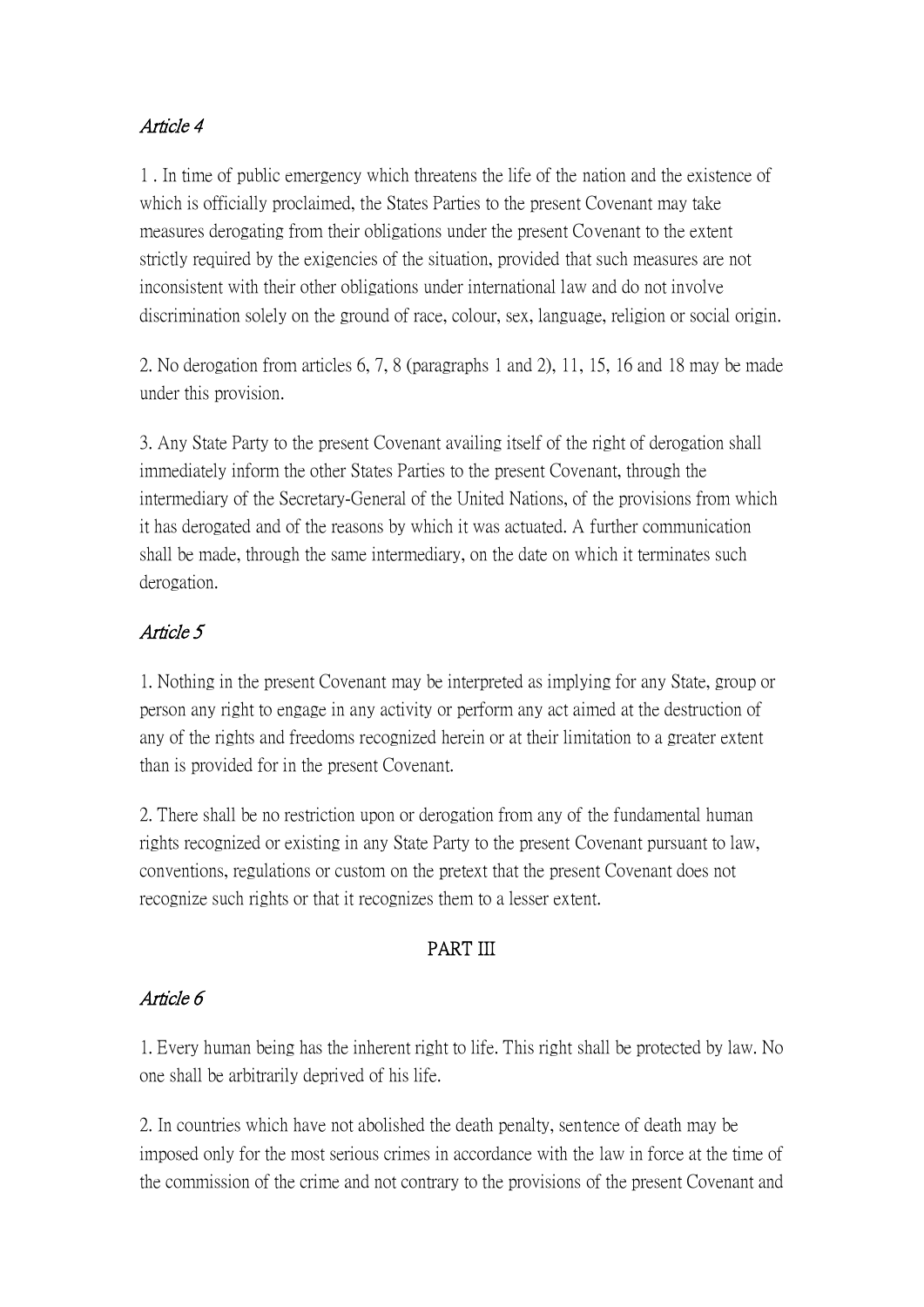to the Convention on the Prevention and Punishment of the Crime of Genocide. This penalty can only be carried out pursuant to a final judgement rendered by a competent court.

3. When deprivation of life constitutes the crime of genocide, it is understood that nothing in this article shall authorize any State Party to the present Covenant to derogate in any way from any obligation assumed under the provisions of the Convention on the Prevention and Punishment of the Crime of Genocide.

4. Anyone sentenced to death shall have the right to seek pardon or commutation of the sentence. Amnesty, pardon or commutation of the sentence of death may be granted in all cases.

5. Sentence of death shall not be imposed for crimes committed by persons below eighteen years of age and shall not be carried out on pregnant women.

6. Nothing in this article shall be invoked to delay or to prevent the abolition of capital punishment by any State Party to the present Covenant.

### Article 7

No one shall be subjected to torture or to cruel, inhuman or degrading treatment or punishment. In particular, no one shall be subjected without his free consent to medical or scientific experimentation.

### Article 8

1. No one shall be held in slavery; slavery and the slave-trade in all their forms shall be prohibited.

2. No one shall be held in servitude.

### 3.

(a) No one shall be required to perform forced or compulsory labour;

(b) Paragraph 3 (a) shall not be held to preclude, in countries where imprisonment with hard labour may be imposed as a punishment for a crime, the performance of hard labour in pursuance of a sentence to such punishment by a competent court;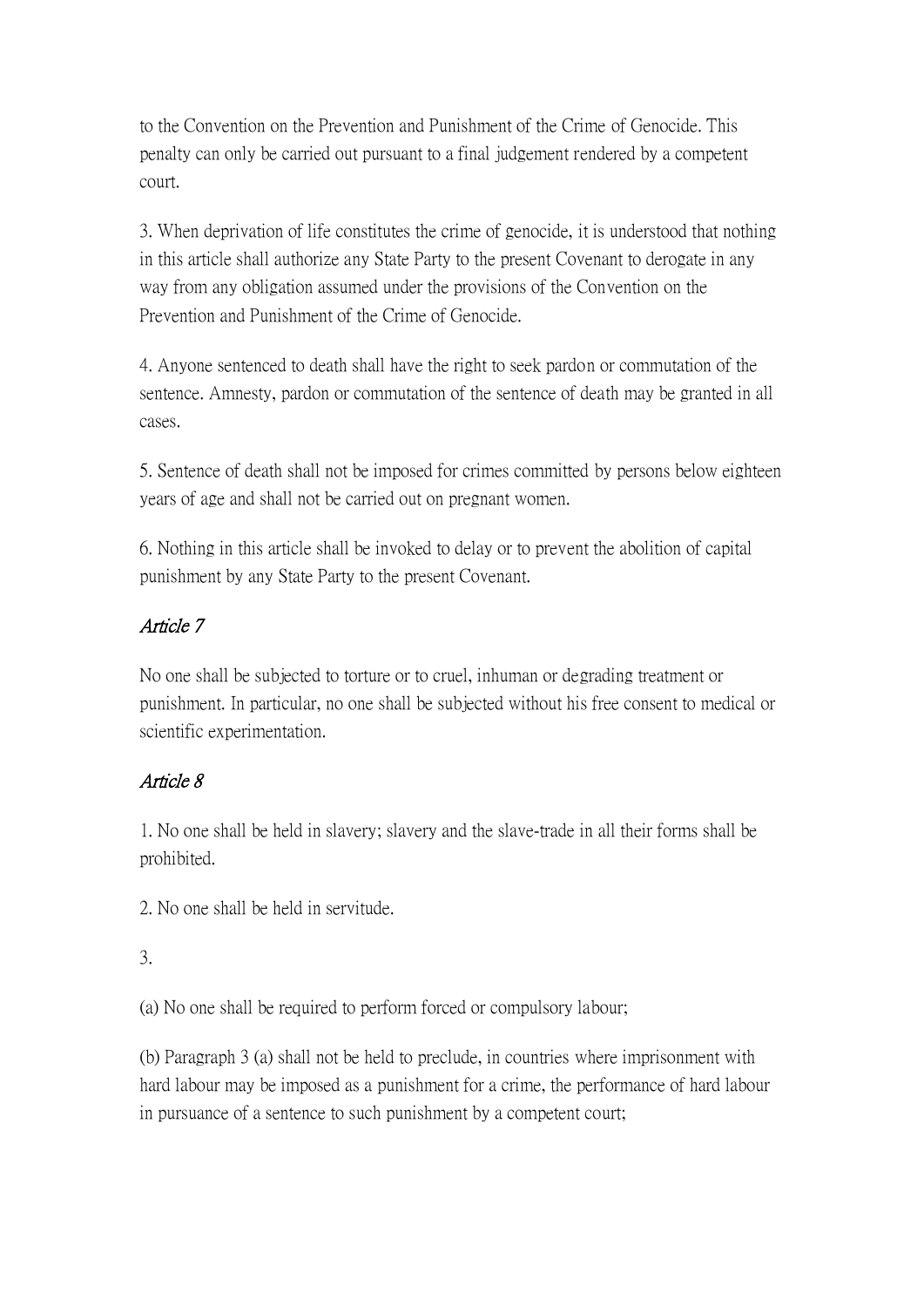(c) For the purpose of this paragraph the term "forced or compulsory labour" shall not include:

(i) Any work or service, not referred to in sub-paragraph (b), normally required of a person who is under detention in consequence of a lawful order of a court, or of a person during conditional release from such detention;

(ii) Any service of a military character and, in countries where conscientious objection is recognized, any national service required by law of conscientious objectors;

(iii) Any service exacted in cases of emergency or calamity threatening the life or well-being of the community;

(iv) Any work or service which forms part of normal civil obligations.

# Article 9

1. Everyone has the right to liberty and security of person. No one shall be subjected to arbitrary arrest or detention. No one shall be deprived of his liberty except on such grounds and in accordance with such procedure as are established by law.

2. Anyone who is arrested shall be informed, at the time of arrest, of the reasons for his arrest and shall be promptly informed of any charges against him.

3. Anyone arrested or detained on a criminal charge shall be brought promptly before a judge or other officer authorized by law to exercise judicial power and shall be entitled to trial within a reasonable time or to release. It shall not be the general rule that persons awaiting trial shall be detained in custody, but release may be subject to guarantees to appear for trial, at any other stage of the judicial proceedings, and, should occasion arise, for execution of the judgement.

4. Anyone who is deprived of his liberty by arrest or detention shall be entitled to take proceedings before a court, in order that court may decide without delay on the lawfulness of his detention and order his release if the detention is not lawful.

5. Anyone who has been the victim of unlawful arrest or detention shall have an enforceable right to compensation.

# Article 10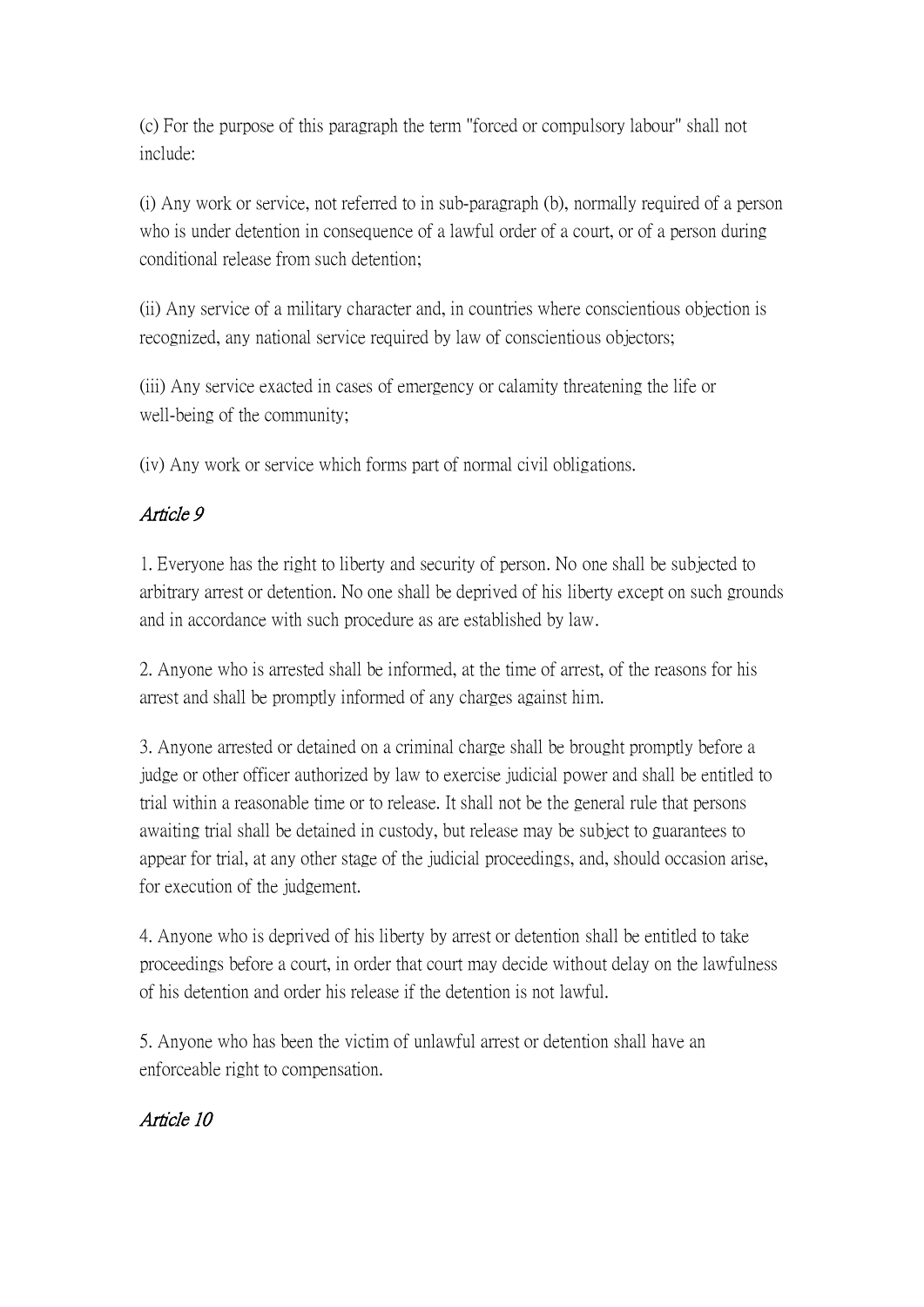1. All persons deprived of their liberty shall be treated with humanity and with respect for the inherent dignity of the human person.

2.(a) Accused persons shall, save in exceptional circumstances, be segregated from convicted persons and shall be subject to separate treatment appropriate to their status as unconvicted persons;

(b) Accused juvenile persons shall be separated from adults and brought as speedily as possible for adjudication.

3. The penitentiary system shall comprise treatment of prisoners the essential aim of which shall be their reformation and social rehabilitation. Juvenile offenders shall be segregated from adults and be accorded treatment appropriate to their age and legal status.

# Article 11

No one shall be imprisoned merely on the ground of inability to fulfil a contractual obligation.

## Article 12

1. Everyone lawfully within the territory of a State shall, within that territory, have the right to liberty of movement and freedom to choose his residence.

2. Everyone shall be free to leave any country, including his own.

3. The above-mentioned rights shall not be subject to any restrictions except those which are provided by law, are necessary to protect national security, public order (ordre public), public health or morals or the rights and freedoms of others, and are consistent with the other rights recognized in the present Covenant.

4. No one shall be arbitrarily deprived of the right to enter his own country.

# Article 13

An alien lawfully in the territory of a State Party to the present Covenant may be expelled therefrom only in pursuance of a decision reached in accordance with law and shall, except where compelling reasons of national security otherwise require, be allowed to submit the reasons against his expulsion and to have his case reviewed by, and be represented for the purpose before, the competent authority or a person or persons especially designated by the competent authority.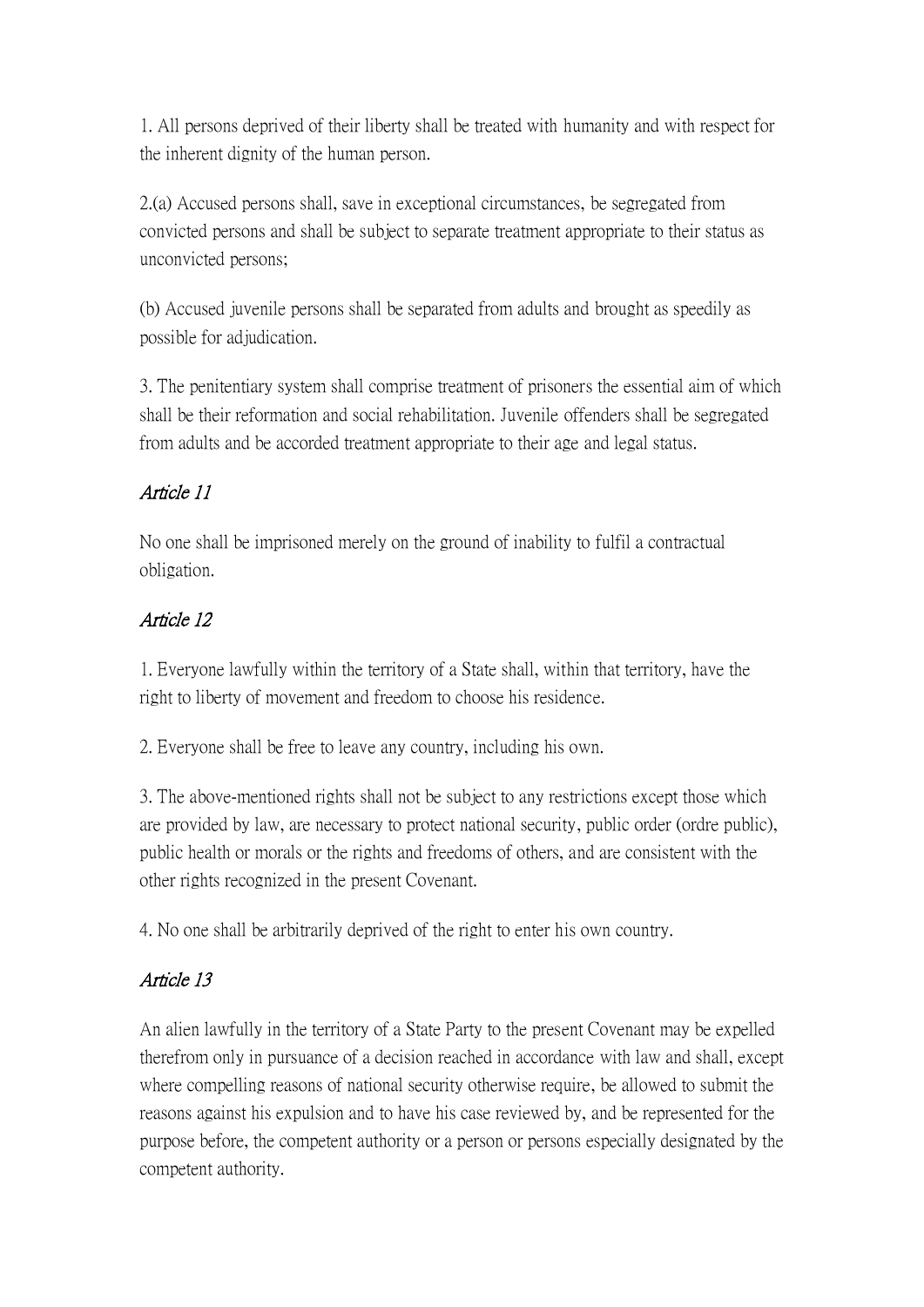1. All persons shall be equal before the courts and tribunals. In the determination of any criminal charge against him, or of his rights and obligations in a suit at law, everyone shall be entitled to a fair and public hearing by a competent, independent and impartial tribunal established by law. The press and the public may be excluded from all or part of a trial for reasons of morals, public order (ordre public) or national security in a democratic society, or when the interest of the private lives of the parties so requires, or to the extent strictly necessary in the opinion of the court in special circumstances where publicity would prejudice the interests of justice; but any judgement rendered in a criminal case or in a suit at law shall be made public except where the interest of juvenile persons otherwise requires or the proceedings concern matrimonial disputes or the guardianship of children.

2. Everyone charged with a criminal offence shall have the right to be presumed innocent until proved guilty according to law.

3. In the determination of any criminal charge against him, everyone shall be entitled to the following minimum guarantees, in full equality:

(a) To be informed promptly and in detail in a language which he understands of the nature and cause of the charge against him;

(b) To have adequate time and facilities for the preparation of his defence and to communicate with counsel of his own choosing;

(c) To be tried without undue delay;

(d) To be tried in his presence, and to defend himself in person or through legal assistance of his own choosing; to be informed, if he does not have legal assistance, of this right; and to have legal assistance assigned to him, in any case where the interests of justice so require, and without payment by him in any such case if he does not have sufficient means to pay for it;

(e) To examine, or have examined, the witnesses against him and to obtain the attendance and examination of witnesses on his behalf under the same conditions as witnesses against him;

(f) To have the free assistance of an interpreter if he cannot understand or speak the language used in court;

(g) Not to be compelled to testify against himself or to confess guilt.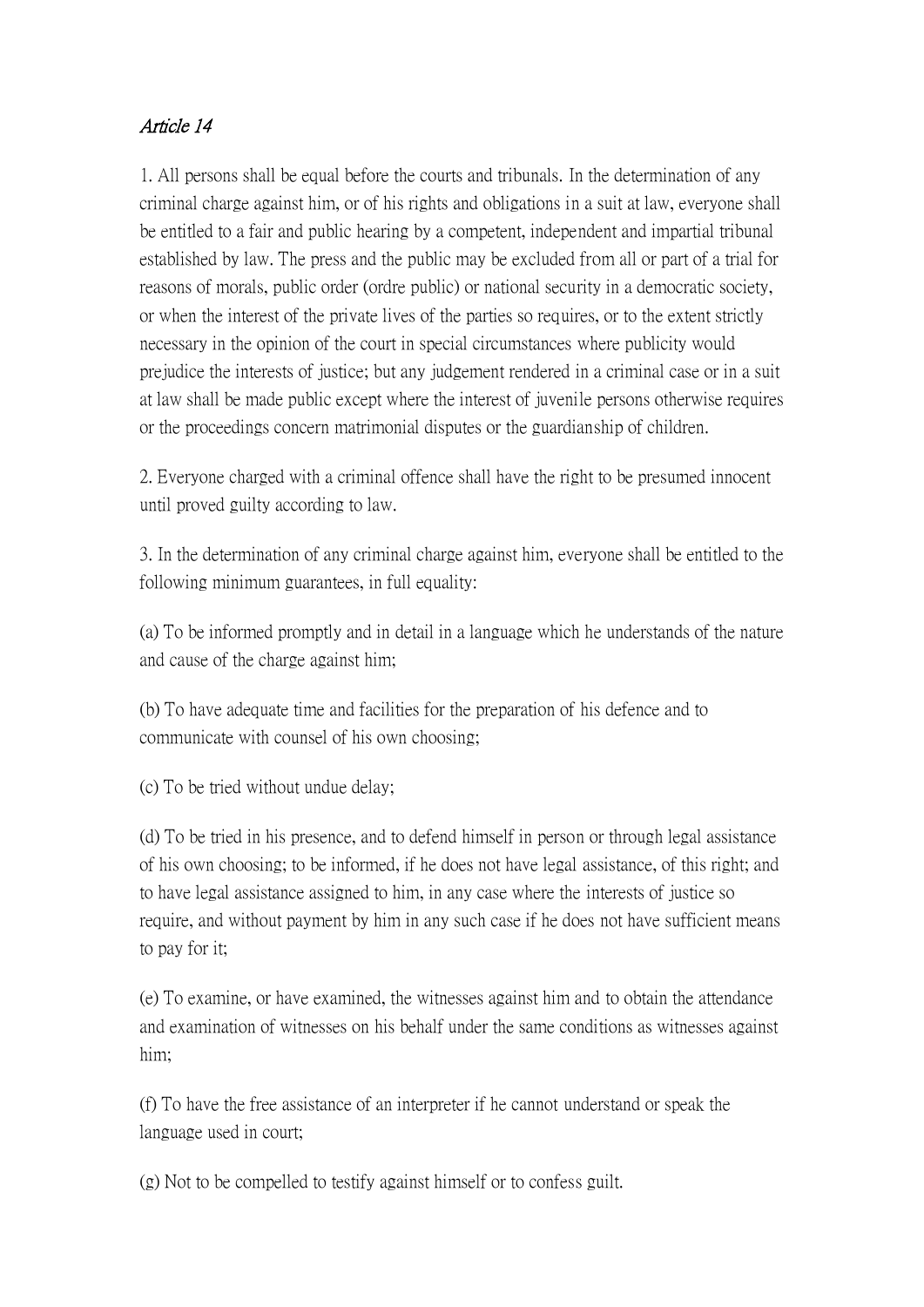4. In the case of juvenile persons, the procedure shall be such as will take account of their age and the desirability of promoting their rehabilitation.

5. Everyone convicted of a crime shall have the right to his conviction and sentence being reviewed by a higher tribunal according to law.

6. When a person has by a final decision been convicted of a criminal offence and when subsequently his conviction has been reversed or he has been pardoned on the ground that a new or newly discovered fact shows conclusively that there has been a miscarriage of justice, the person who has suffered punishment as a result of such conviction shall be compensated according to law, unless it is proved that the non-disclosure of the unknown fact in time is wholly or partly attributable to him.

7. No one shall be liable to be tried or punished again for an offence for which he has already been finally convicted or acquitted in accordance with the law and penal procedure of each country.

## Article 15

1 . No one shall be held guilty of any criminal offence on account of any act or omission which did not constitute a criminal offence, under national or international law, at the time when it was committed. Nor shall a heavier penalty be imposed than the one that was applicable at the time when the criminal offence was committed. If, subsequent to the commission of the offence, provision is made by law for the imposition of the lighter penalty, the offender shall benefit thereby.

2. Nothing in this article shall prejudice the trial and punishment of any person for any act or omission which, at the time when it was committed, was criminal according to the general principles of law recognized by the community of nations.

### Article 16

Everyone shall have the right to recognition everywhere as a person before the law.

### Article 17

1. No one shall be subjected to arbitrary or unlawful interference with his privacy, family, home or correspondence, nor to unlawful attacks on his honour and reputation.

2. Everyone has the right to the protection of the law against such interference or attacks.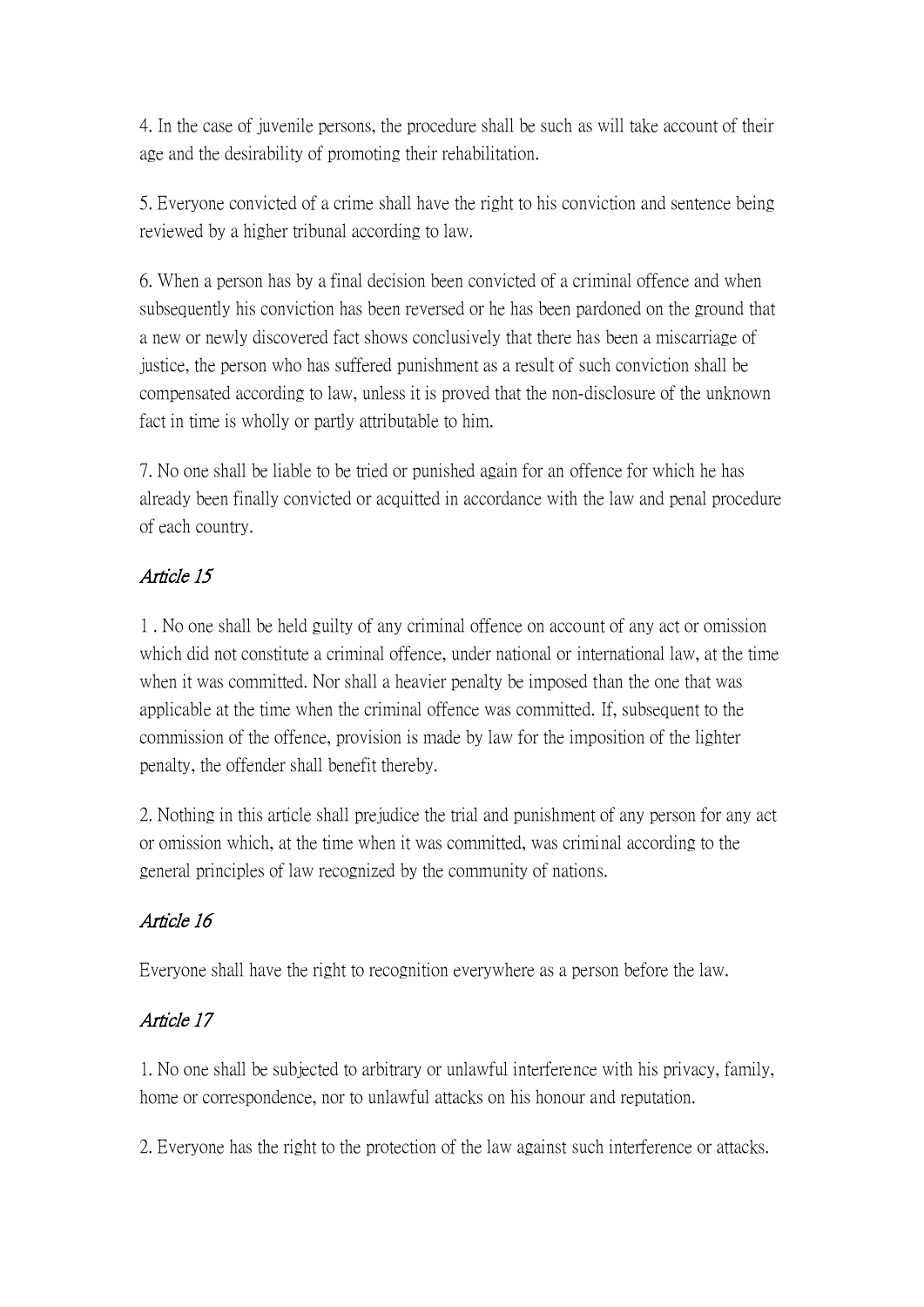1. Everyone shall have the right to freedom of thought, conscience and religion. This right shall include freedom to have or to adopt a religion or belief of his choice, and freedom, either individually or in community with others and in public or private, to manifest his religion or belief in worship, observance, practice and teaching.

2. No one shall be subject to coercion which would impair his freedom to have or to adopt a religion or belief of his choice.

3. Freedom to manifest one's religion or beliefs may be subject only to such limitations as are prescribed by law and are necessary to protect public safety, order, health, or morals or the fundamental rights and freedoms of others.

4. The States Parties to the present Covenant undertake to have respect for the liberty of parents and, when applicable, legal guardians to ensure the religious and moral education of their children in conformity with their own convictions.

# Article 19

1. Everyone shall have the right to hold opinions without interference.

2. Everyone shall have the right to freedom of expression; this right shall include freedom to seek, receive and impart information and ideas of all kinds, regardless of frontiers, either orally, in writing or in print, in the form of art, or through any other media of his choice.

3. The exercise of the rights provided for in paragraph 2 of this article carries with it special duties and responsibilities. It may therefore be subject to certain restrictions, but these shall only be such as are provided by law and are necessary:

(a) For respect of the rights or reputations of others;

(b) For the protection of national security or of public order (ordre public), or of public health or morals.

# Article 20

1. Any propaganda for war shall be prohibited by law.

2. Any advocacy of national, racial or religious hatred that constitutes incitement to discrimination, hostility or violence shall be prohibited by law.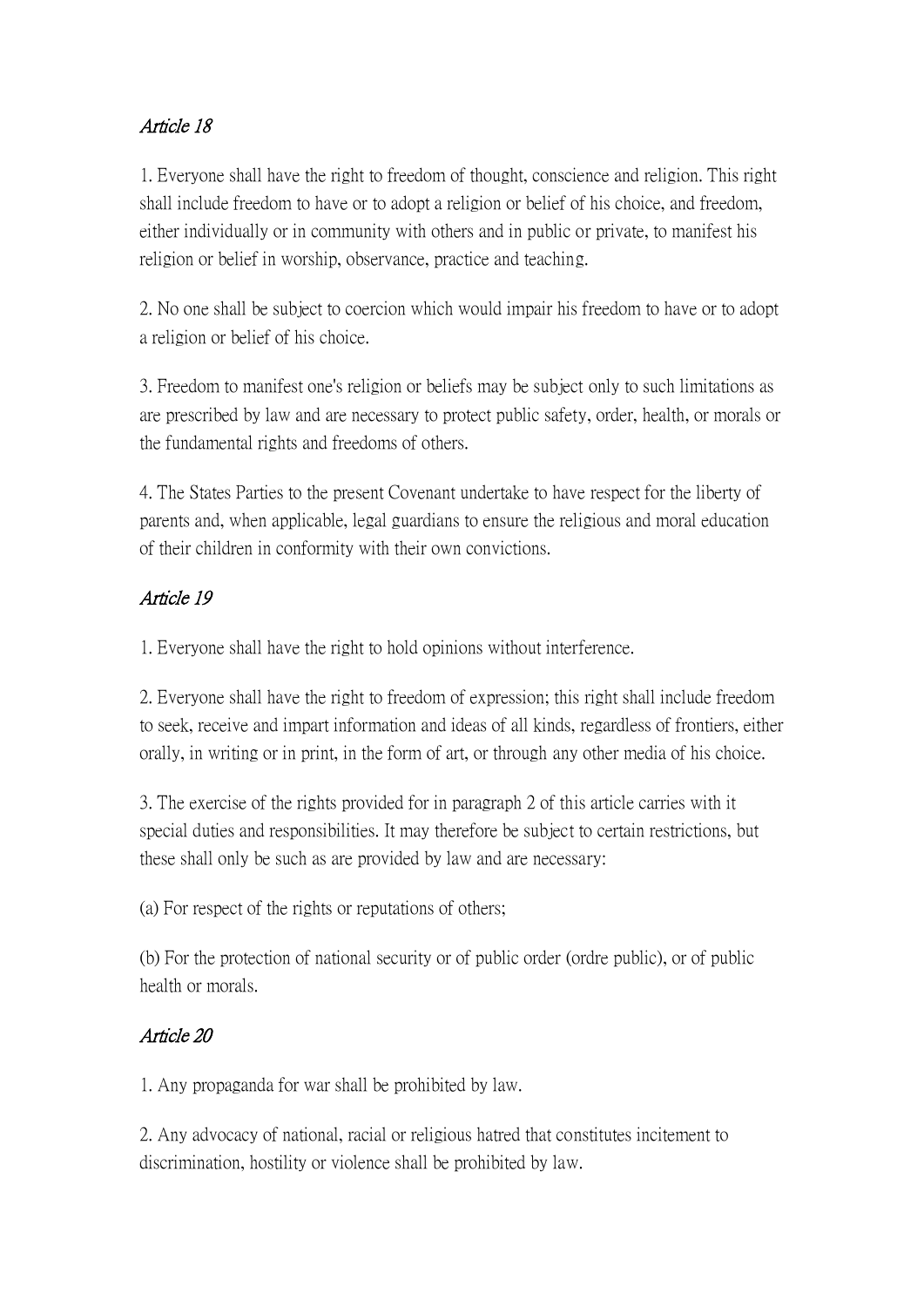The right of peaceful assembly shall be recognized. No restrictions may be placed on the exercise of this right other than those imposed in conformity with the law and which are necessary in a democratic society in the interests of national security or public safety, public order (ordre public), the protection of public health or morals or the protection of the rights and freedoms of others.

# Article 22

1. Everyone shall have the right to freedom of association with others, including the right to form and join trade unions for the protection of his interests.

2. No restrictions may be placed on the exercise of this right other than those which are prescribed by law and which are necessary in a democratic society in the interests of national security or public safety, public order (ordre public), the protection of public health or morals or the protection of the rights and freedoms of others. This article shall not prevent the imposition of lawful restrictions on members of the armed forces and of the police in their exercise of this right.

3. Nothing in this article shall authorize States Parties to the International Labour Organisation Convention of 1948 concerning Freedom of Association and Protection of the Right to Organize to take legislative measures which would prejudice, or to apply the law in such a manner as to prejudice, the guarantees provided for in that Convention.

## Article 23

1. The family is the natural and fundamental group unit of society and is entitled to protection by society and the State.

2. The right of men and women of marriageable age to marry and to found a family shall be recognized.

3. No marriage shall be entered into without the free and full consent of the intending spouses.

4. States Parties to the present Covenant shall take appropriate steps to ensure equality of rights and responsibilities of spouses as to marriage, during marriage and at its dissolution. In the case of dissolution, provision shall be made for the necessary protection of any children.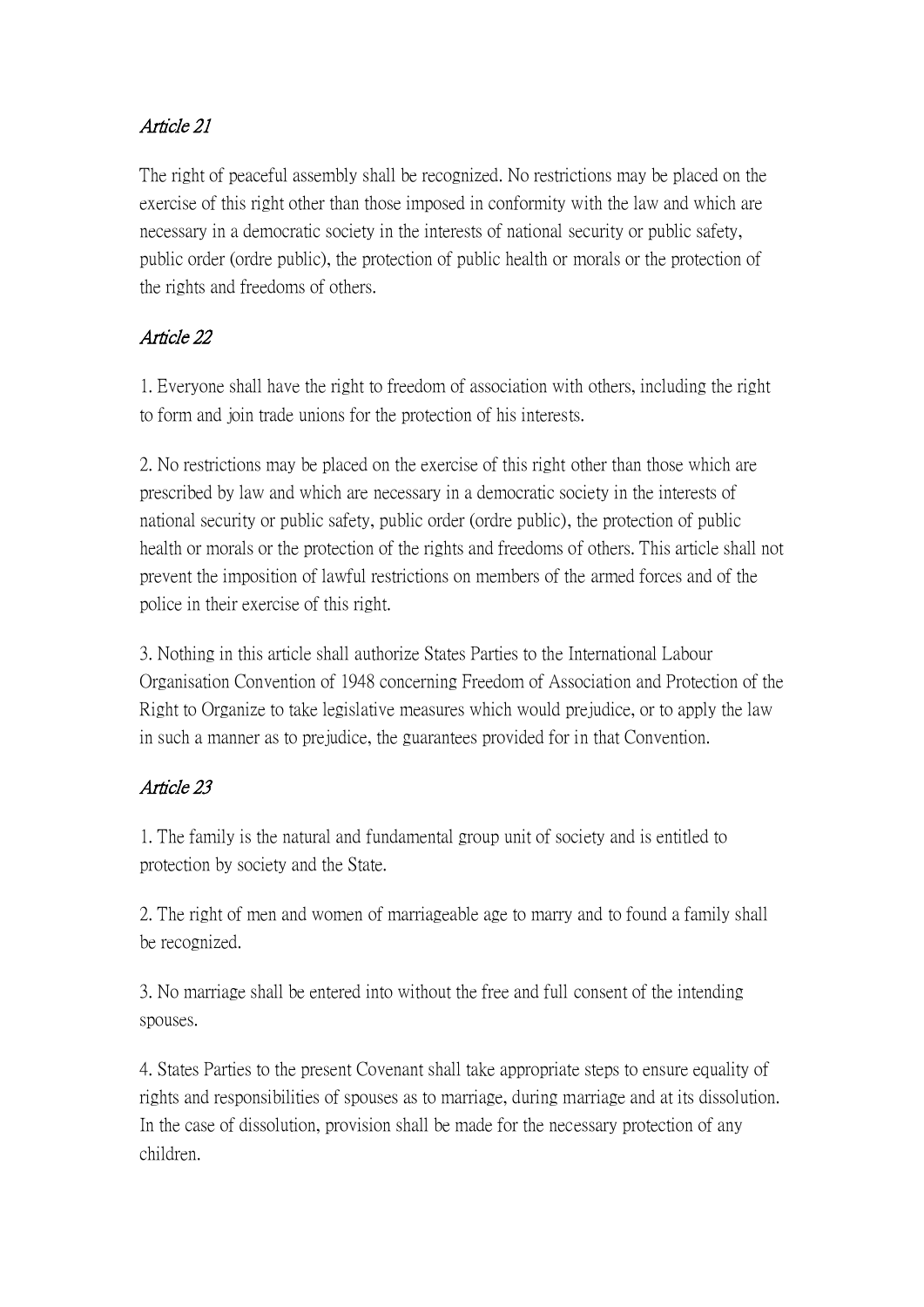1. Every child shall have, without any discrimination as to race, colour, sex, language, religion, national or social origin, property or birth, the right to such measures of protection as are required by his status as a minor, on the part of his family, society and the State.

2. Every child shall be registered immediately after birth and shall have a name.

3. Every child has the right to acquire a nationality.

# Article 25

Every citizen shall have the right and the opportunity, without any of the distinctions mentioned in article 2 and without unreasonable restrictions:

(a) To take part in the conduct of public affairs, directly or through freely chosen representatives;

(b) To vote and to be elected at genuine periodic elections which shall be by universal and equal suffrage and shall be held by secret ballot, guaranteeing the free expression of the will of the electors;

(c) To have access, on general terms of equality, to public service in his country.

## Article 26

All persons are equal before the law and are entitled without any discrimination to the equal protection of the law. In this respect, the law shall prohibit any discrimination and guarantee to all persons equal and effective protection against discrimination on any ground such as race, colour, sex, language, religion, political or other opinion, national or social origin, property, birth or other status.

# Article 27

In those States in which ethnic, religious or linguistic minorities exist, persons belonging to such minorities shall not be denied the right, in community with the other members of their group, to enjoy their own culture, to profess and practise their own religion, or to use their own language.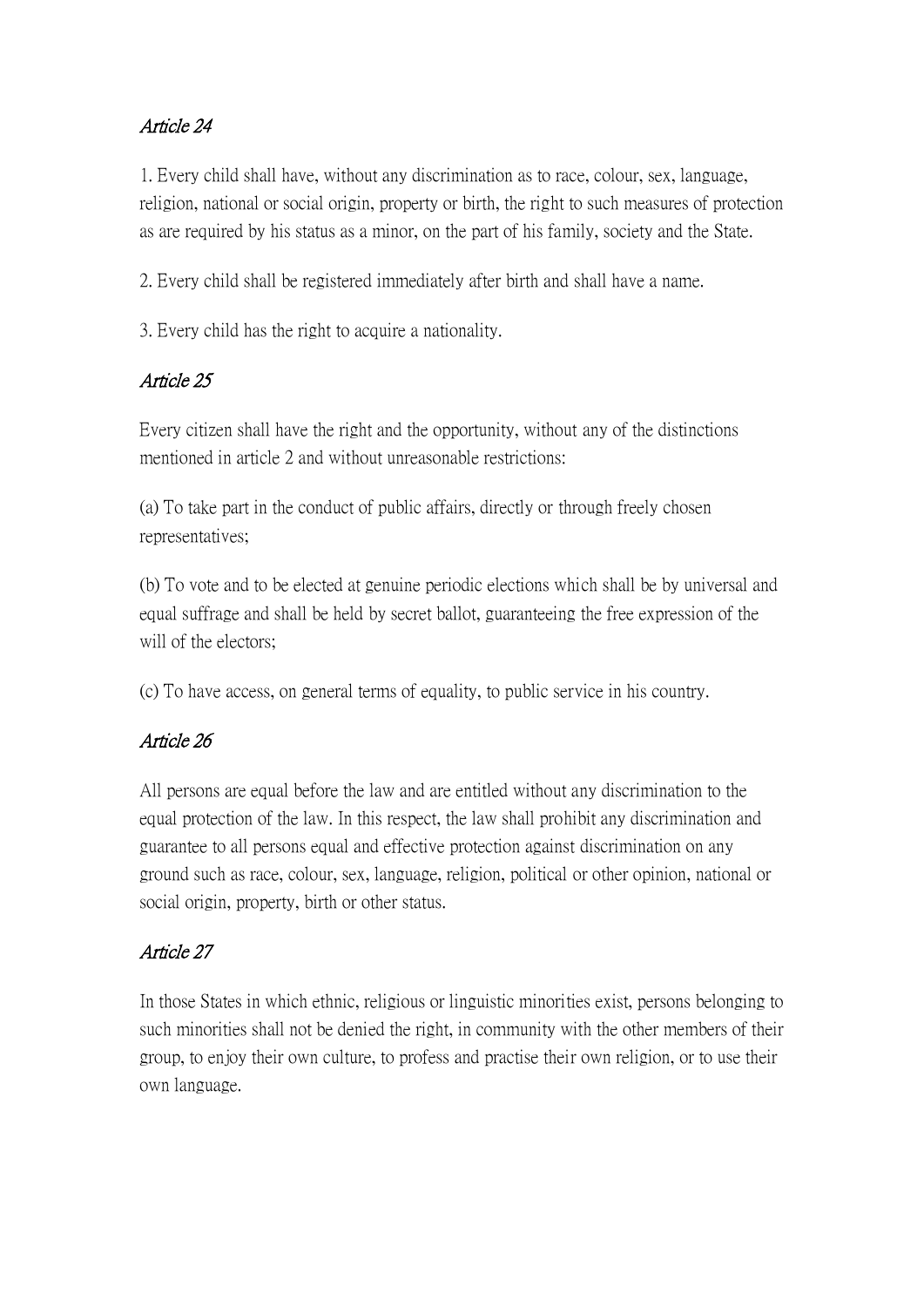### PART IV

### Article 28

1. There shall be established a Human Rights Committee (hereafter referred to in the present Covenant as the Committee). It shall consist of eighteen members and shall carry out the functions hereinafter provided.

2. The Committee shall be composed of nationals of the States Parties to the present Covenant who shall be persons of high moral character and recognized competence in the field of human rights, consideration being given to the usefulness of the participation of some persons having legal experience.

3. The members of the Committee shall be elected and shall serve in their personal capacity.

## Article 29

1 . The members of the Committee shall be elected by secret ballot from a list of persons possessing the qualifications prescribed in article 28 and nominated for the purpose by the States Parties to the present Covenant.

2. Each State Party to the present Covenant may nominate not more than two persons. These persons shall be nationals of the nominating State.

3. A person shall be eligible for renomination.

## Article 30

1. The initial election shall be held no later than six months after the date of the entry into force of the present Covenant.

2. At least four months before the date of each election to the Committee, other than an election to fill a vacancy declared in accordance with article 34, the Secretary-General of the United Nations shall address a written invitation to the States Parties to the present Covenant to submit their nominations for membership of the Committee within three months.

3. The Secretary-General of the United Nations shall prepare a list in alphabetical order of all the persons thus nominated, with an indication of the States Parties which have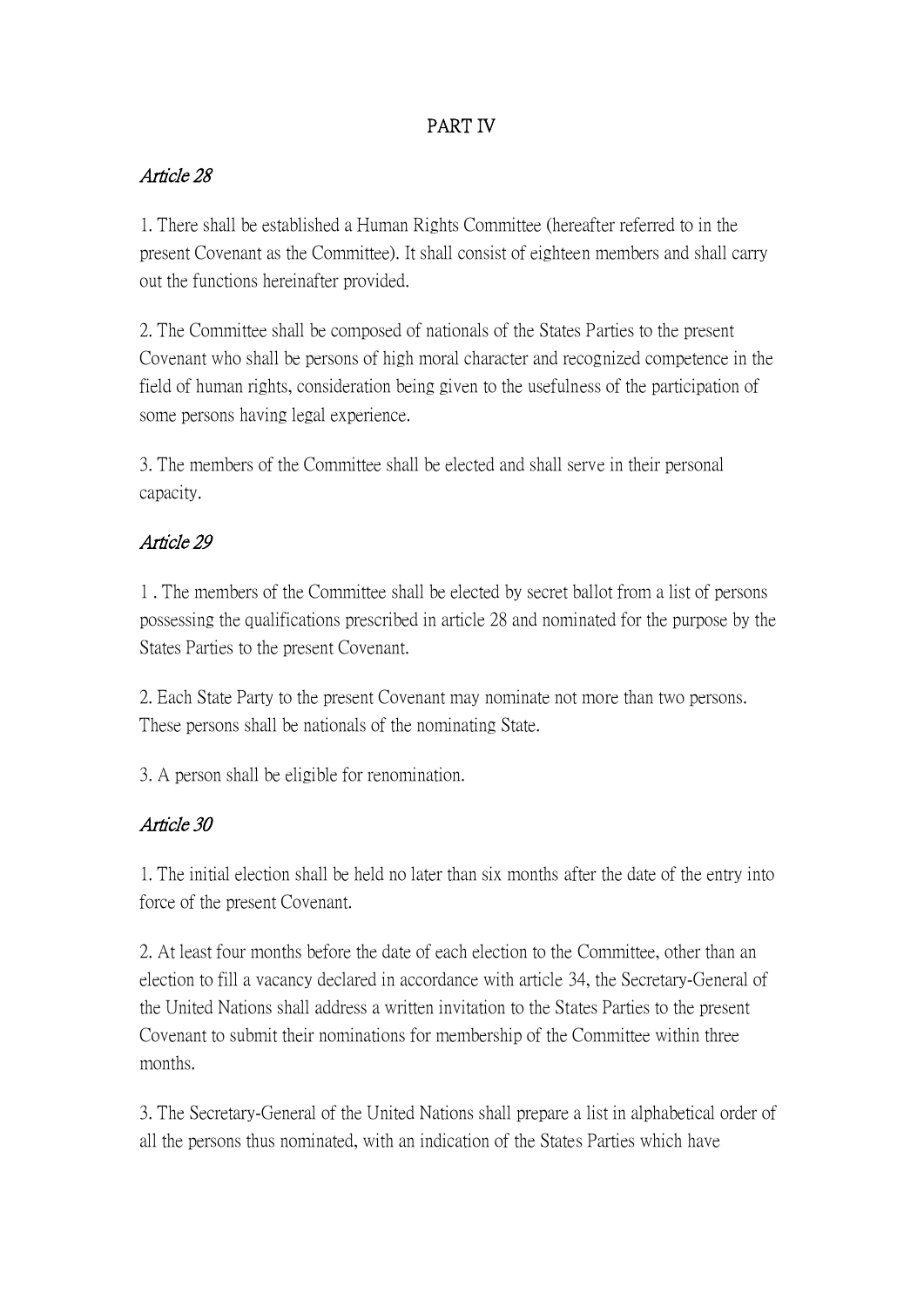nominated them, and shall submit it to the States Parties to the present Covenant no later than one month before the date of each election.

4. Elections of the members of the Committee shall be held at a meeting of the States Parties to the present Covenant convened by the Secretary General of the United Nations at the Headquarters of the United Nations. At that meeting, for which two thirds of the States Parties to the present Covenant shall constitute a quorum, the persons elected to the Committee shall be those nominees who obtain the largest number of votes and an absolute majority of the votes of the representatives of States Parties present and voting.

# Article 31

1. The Committee may not include more than one national of the same State.

2. In the election of the Committee, consideration shall be given to equitable geographical distribution of membership and to the representation of the different forms of civilization and of the principal legal systems.

# Article 32

1. The members of the Committee shall be elected for a term of four years. They shall be eligible for re-election if renominated. However, the terms of nine of the members elected at the first election shall expire at the end of two years; immediately after the first election, the names of these nine members shall be chosen by lot by the Chairman of the meeting referred to in article 30, paragraph 4.

2. Elections at the expiry of office shall be held in accordance with the preceding articles of this part of the present Covenant.

# Article 33

1. If, in the unanimous opinion of the other members, a member of the Committee has ceased to carry out his functions for any cause other than absence of a temporary character, the Chairman of the Committee shall notify the Secretary-General of the United Nations, who shall then declare the seat of that member to be vacant.

2. In the event of the death or the resignation of a member of the Committee, the Chairman shall immediately notify the Secretary-General of the United Nations, who shall declare the seat vacant from the date of death or the date on which the resignation takes effect.

# Article 34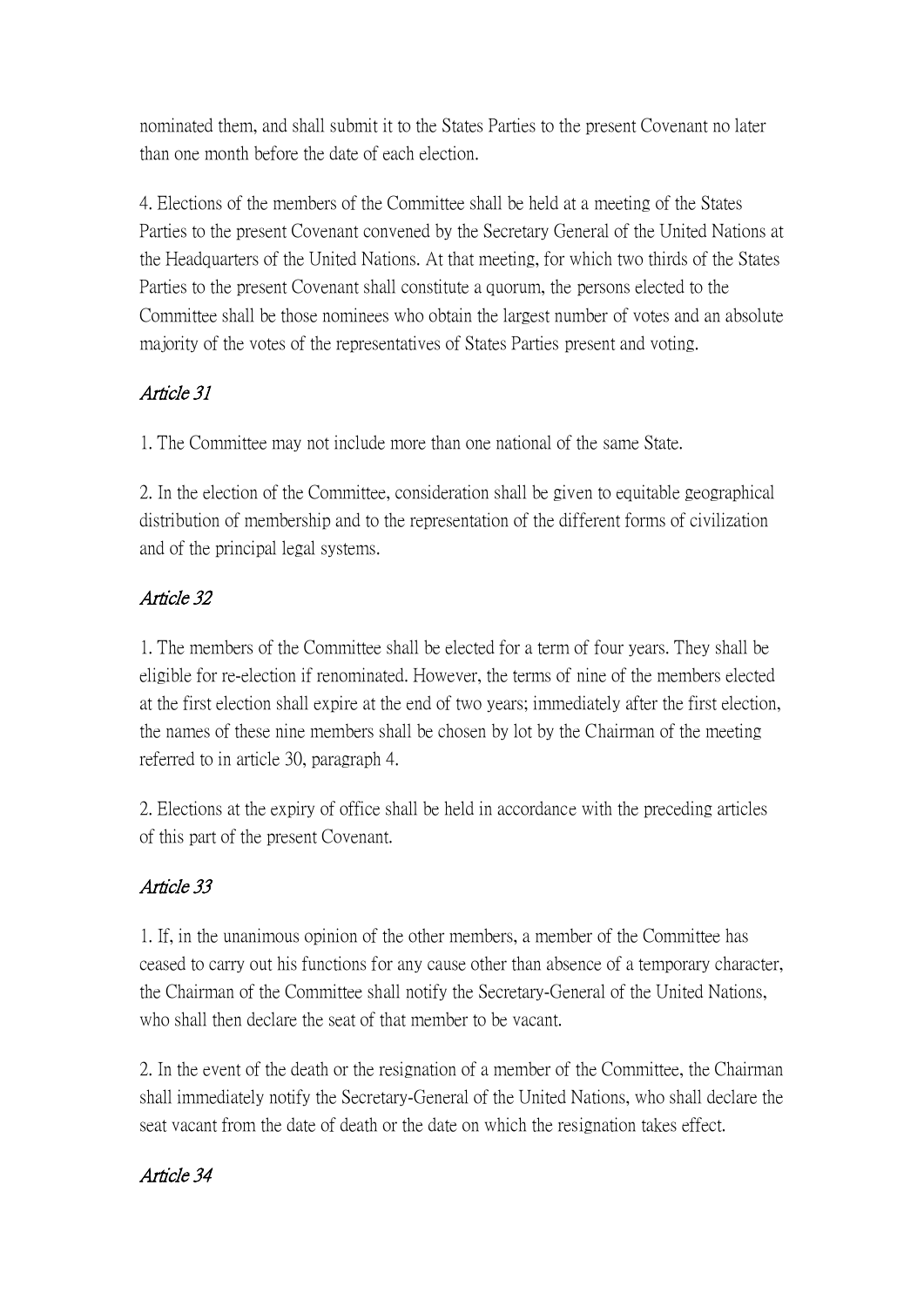1. When a vacancy is declared in accordance with article 33 and if the term of office of the member to be replaced does not expire within six months of the declaration of the vacancy, the Secretary-General of the United Nations shall notify each of the States Parties to the present Covenant, which may within two months submit nominations in accordance with article 29 for the purpose of filling the vacancy.

2. The Secretary-General of the United Nations shall prepare a list in alphabetical order of the persons thus nominated and shall submit it to the States Parties to the present Covenant. The election to fill the vacancy shall then take place in accordance with the relevant provisions of this part of the present Covenant.

3. A member of the Committee elected to fill a vacancy declared in accordance with article 33 shall hold office for the remainder of the term of the member who vacated the seat on the Committee under the provisions of that article.

## Article 35

The members of the Committee shall, with the approval of the General Assembly of the United Nations, receive emoluments from United Nations resources on such terms and conditions as the General Assembly may decide, having regard to the importance of the Committee's responsibilities.

# Article 36

The Secretary-General of the United Nations shall provide the necessary staff and facilities for the effective performance of the functions of the Committee under the present Covenant.

# Article 37

1. The Secretary-General of the United Nations shall convene the initial meeting of the Committee at the Headquarters of the United Nations.

2. After its initial meeting, the Committee shall meet at such times as shall be provided in its rules of procedure.

3. The Committee shall normally meet at the Headquarters of the United Nations or at the United Nations Office at Geneva.

## Article 38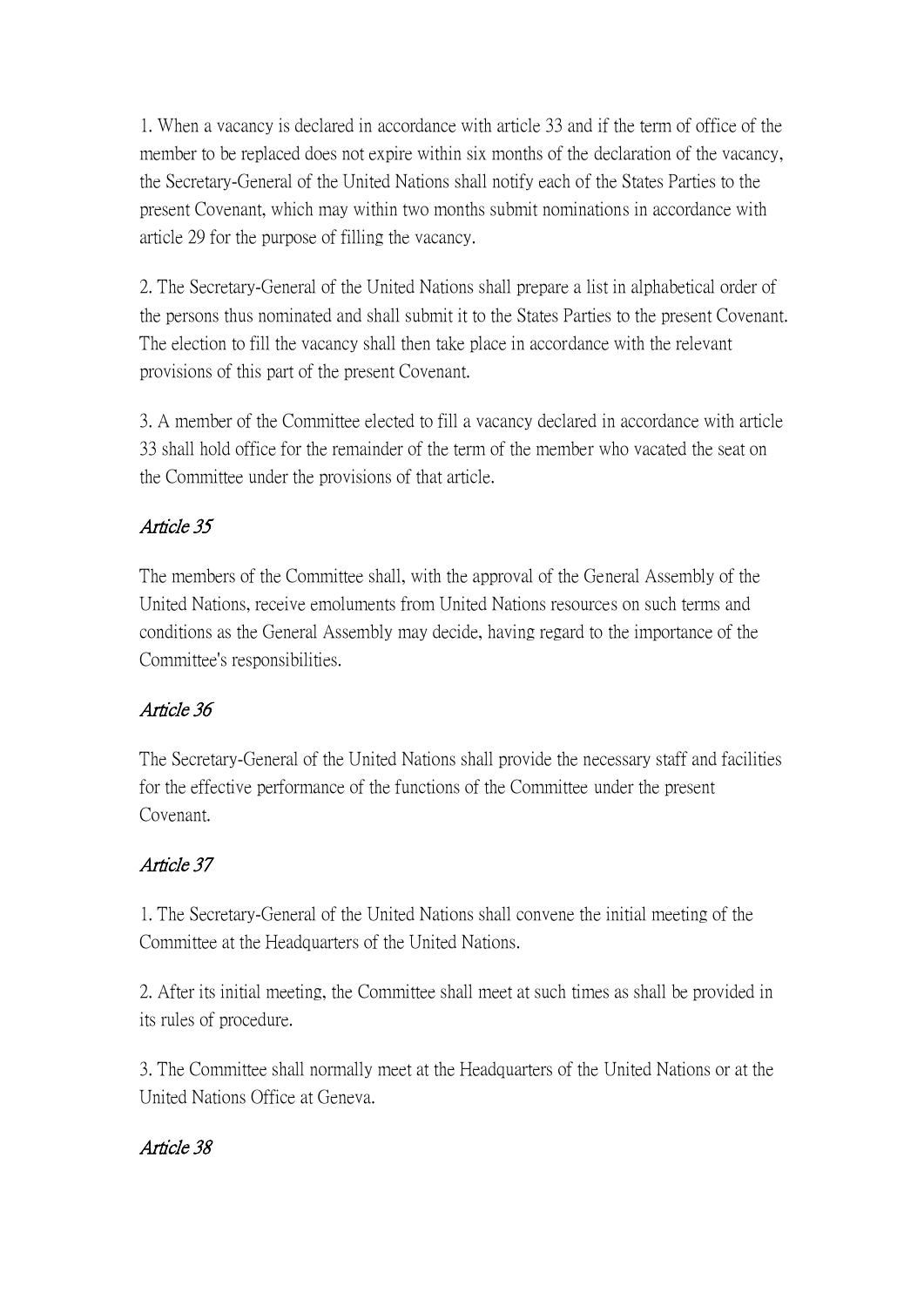Every member of the Committee shall, before taking up his duties, make a solemn declaration in open committee that he will perform his functions impartially and conscientiously.

### Article 39

1. The Committee shall elect its officers for a term of two years. They may be re-elected.

2. The Committee shall establish its own rules of procedure, but these rules shall provide, inter alia, that:

(a) Twelve members shall constitute a quorum;

(b) Decisions of the Committee shall be made by a majority vote of the members present.

### Article 40

1. The States Parties to the present Covenant undertake to submit reports on the measures they have adopted which give effect to the rights recognized herein and on the progress made in the enjoyment of those rights:

(a) Within one year of the entry into force of the present Covenant for the States Parties concerned;

(b) Thereafter whenever the Committee so requests.

2. All reports shall be submitted to the Secretary-General of the United Nations, who shall transmit them to the Committee for consideration. Reports shall indicate the factors and difficulties, if any, affecting the implementation of the present Covenant.

3. The Secretary-General of the United Nations may, after consultation with the Committee, transmit to the specialized agencies concerned copies of such parts of the reports as may fall within their field of competence.

4. The Committee shall study the reports submitted by the States Parties to the present Covenant. It shall transmit its reports, and such general comments as it may consider appropriate, to the States Parties. The Committee may also transmit to the Economic and Social Council these comments along with the copies of the reports it has received from States Parties to the present Covenant.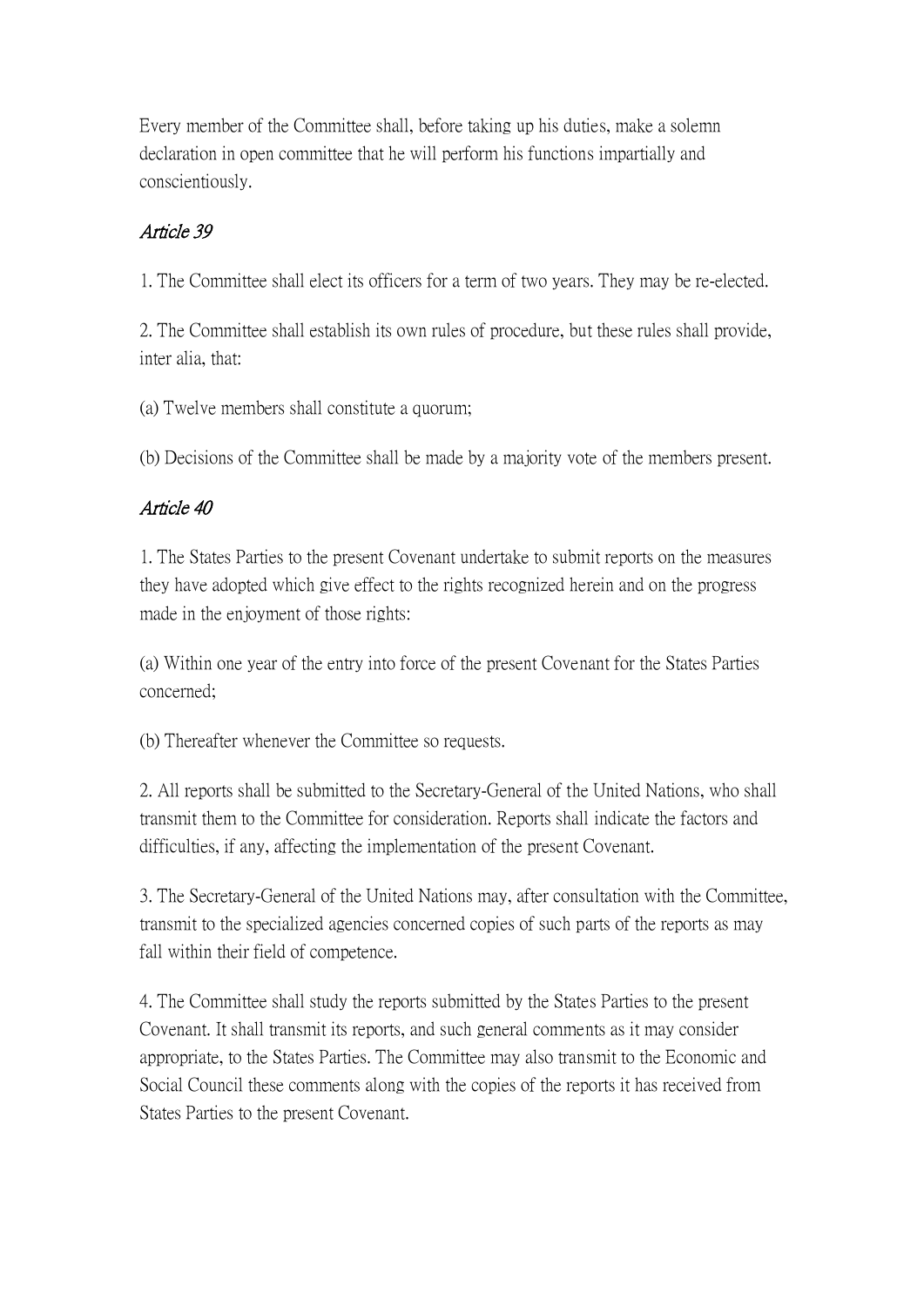5. The States Parties to the present Covenant may submit to the Committee observations on any comments that may be made in accordance with paragraph 4 of this article.

### Article 41

1. A State Party to the present Covenant may at any time declare under this article that it recognizes the competence of the Committee to receive and consider communications to the effect that a State Party claims that another State Party is not fulfilling its obligations under the present Covenant. Communications under this article may be received and considered only if submitted by a State Party which has made a declaration recognizing in regard to itself the competence of the Committee. No communication shall be received by the Committee if it concerns a State Party which has not made such a declaration. Communications received under this article shall be dealt with in accordance with the following procedure:

(a) If a State Party to the present Covenant considers that another State Party is not giving effect to the provisions of the present Covenant, it may, by written communication, bring the matter to the attention of that State Party. Within three months after the receipt of the communication the receiving State shall afford the State which sent the communication an explanation, or any other statement in writing clarifying the matter which should include, to the extent possible and pertinent, reference to domestic procedures and remedies taken, pending, or available in the matter;

(b) If the matter is not adjusted to the satisfaction of both States Parties concerned within six months after the receipt by the receiving State of the initial communication, either State shall have the right to refer the matter to the Committee, by notice given to the Committee and to the other State;

(c) The Committee shall deal with a matter referred to it only after it has ascertained that all available domestic remedies have been invoked and exhausted in the matter, in conformity with the generally recognized principles of international law. This shall not be the rule where the application of the remedies is unreasonably prolonged;

(d) The Committee shall hold closed meetings when examining communications under this article;

(e) Subject to the provisions of sub-paragraph (c), the Committee shall make available its good offices to the States Parties concerned with a view to a friendly solution of the matter on the basis of respect for human rights and fundamental freedoms as recognized in the present Covenant;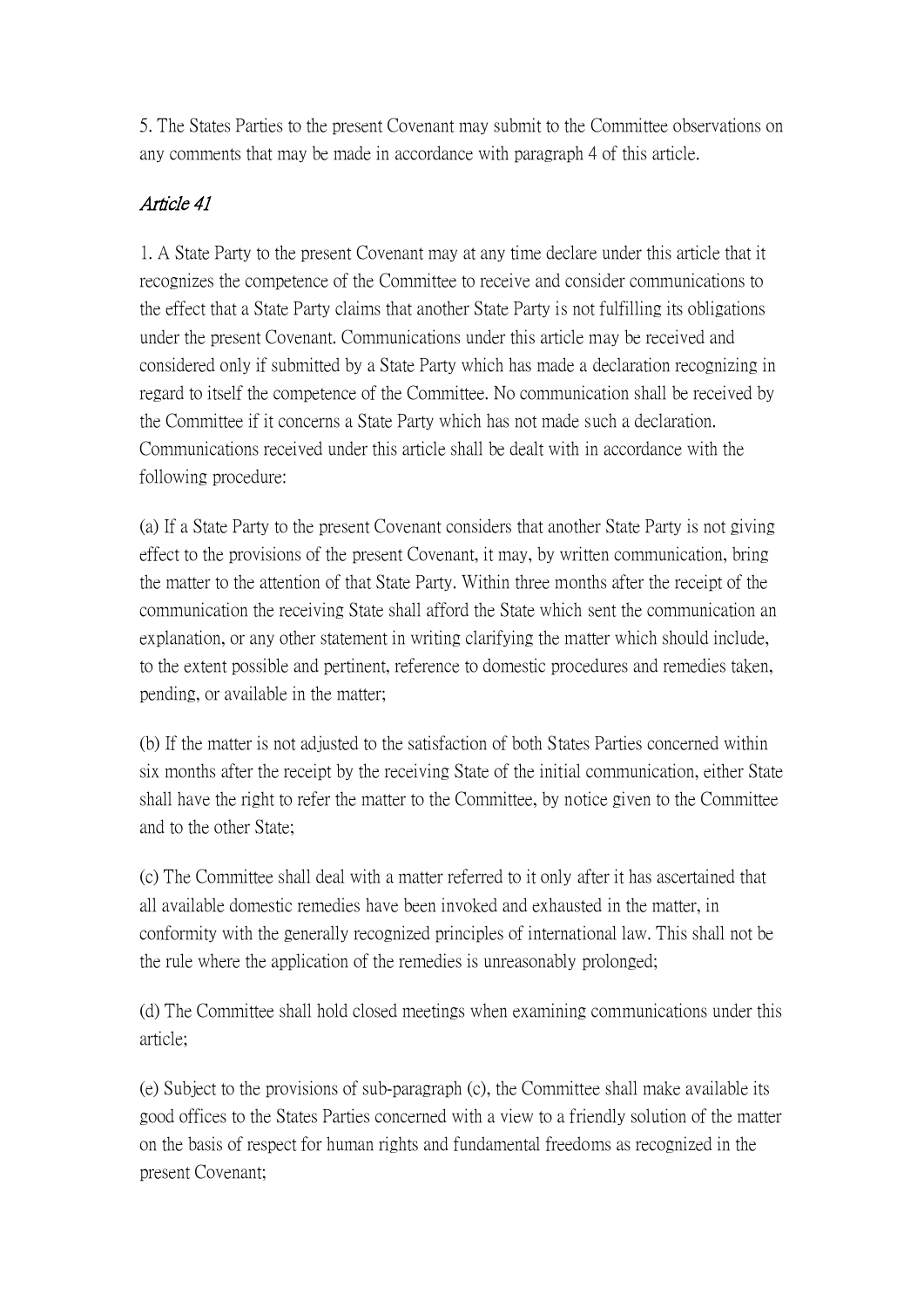(f) In any matter referred to it, the Committee may call upon the States Parties concerned, referred to in subparagraph (b), to supply any relevant information;

(g) The States Parties concerned, referred to in sub-paragraph (b), shall have the right to be represented when the matter is being considered in the Committee and to make submissions orally and/or in writing;

(h) The Committee shall, within twelve months after the date of receipt of notice under sub-paragraph (b), submit a report:

(i) If a solution within the terms of sub-paragraph (e) is reached, the Committee shall confine its report to a brief statement of the facts and of the solution reached;

(ii) If a solution within the terms of sub-paragraph (e) is not reached, the Committee shall confine its report to a brief statement of the facts; the written submissions and record of the oral submissions made by the States Parties concerned shall be attached to the report.

In every matter, the report shall be communicated to the States Parties concerned.

2. The provisions of this article shall come into force when ten States Parties to the present Covenant have made declarations under paragraph 1 of this article. Such declarations shall be deposited by the States Parties with the Secretary-General of the United Nations, who shall transmit copies thereof to the other States Parties. A declaration may be withdrawn at any time by notification to the Secretary-General. Such a withdrawal shall not prejudice the consideration of any matter which is the subject of a communication already transmitted under this article; no further communication by any State Party shall be received after the notification of withdrawal of the declaration has been received by the Secretary-General, unless the State Party concerned has made a new declaration.

### Article 42

1.

(a) If a matter referred to the Committee in accordance with article 41 is not resolved to the satisfaction of the States Parties concerned, the Committee may, with the prior consent of the States Parties concerned, appoint an ad hoc Conciliation Commission (hereinafter referred to as the Commission). The good offices of the Commission shall be made available to the States Parties concerned with a view to an amicable solution of the matter on the basis of respect for the present Covenant;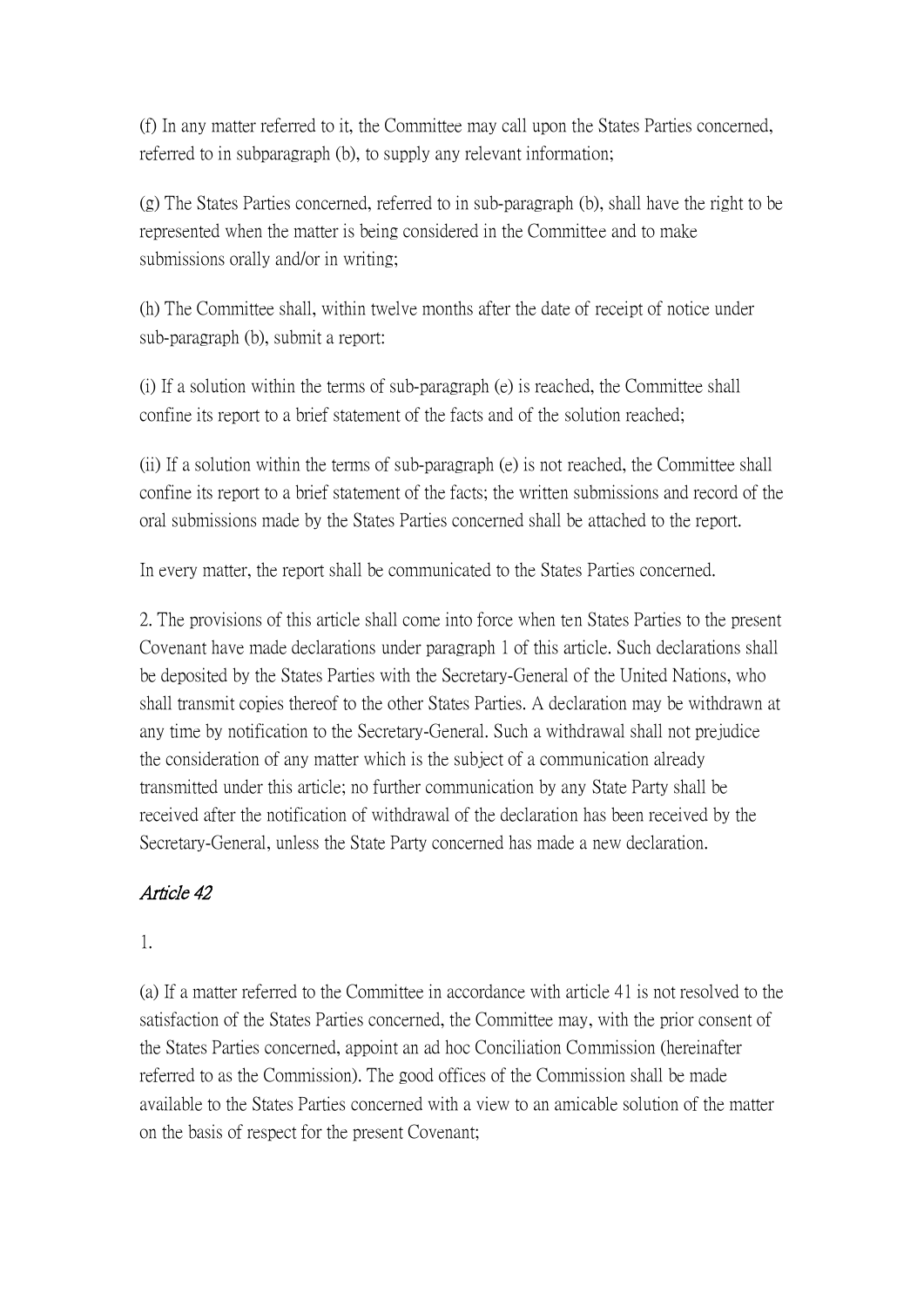(b) The Commission shall consist of five persons acceptable to the States Parties concerned. If the States Parties concerned fail to reach agreement within three months on all or part of the composition of the Commission, the members of the Commission concerning whom no agreement has been reached shall be elected by secret ballot by a two-thirds majority vote of the Committee from among its members.

2. The members of the Commission shall serve in their personal capacity. They shall not be nationals of the States Parties concerned, or of a State not Party to the present Covenant, or of a State Party which has not made a declaration under article 41.

3. The Commission shall elect its own Chairman and adopt its own rules of procedure.

4. The meetings of the Commission shall normally be held at the Headquarters of the United Nations or at the United Nations Office at Geneva. However, they may be held at such other convenient places as the Commission may determine in consultation with the Secretary-General of the United Nations and the States Parties concerned.

5. The secretariat provided in accordance with article 36 shall also service the commissions appointed under this article.

6. The information received and collated by the Committee shall be made available to the Commission and the Commission may call upon the States Parties concerned to supply any other relevant information.

7. When the Commission has fully considered the matter, but in any event not later than twelve months after having been seized of the matter, it shall submit to the Chairman of the Committee a report for communication to the States Parties concerned:

(a) If the Commission is unable to complete its consideration of the matter within twelve months, it shall confine its report to a brief statement of the status of its consideration of the matter;

(b) If an amicable solution to the matter on the basis of respect for human rights as recognized in the present Covenant is reached, the Commission shall confine its report to a brief statement of the facts and of the solution reached;

(c) If a solution within the terms of sub-paragraph (b) is not reached, the Commission's report shall embody its findings on all questions of fact relevant to the issues between the States Parties concerned, and its views on the possibilities of an amicable solution of the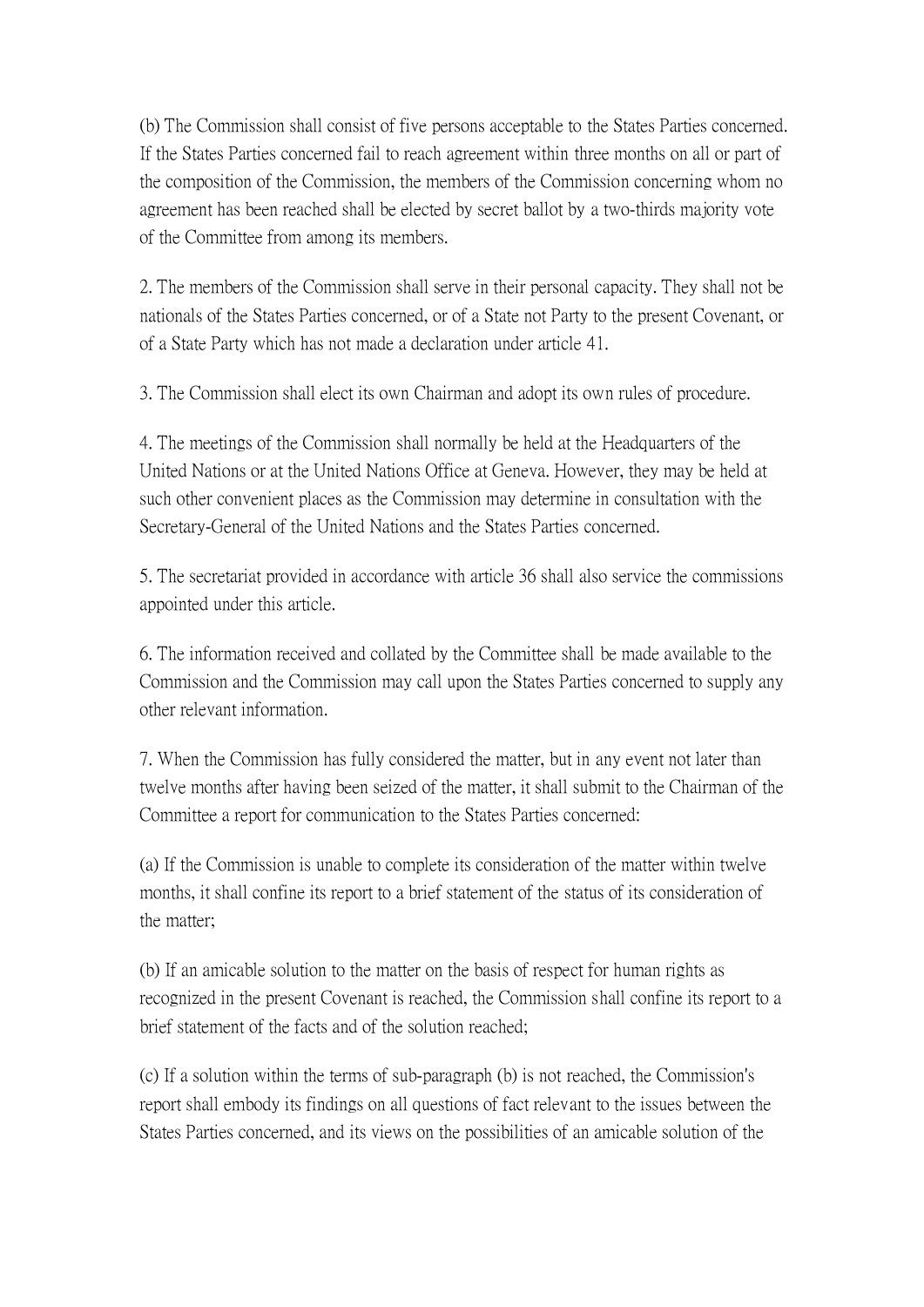matter. This report shall also contain the written submissions and a record of the oral submissions made by the States Parties concerned;

(d) If the Commission's report is submitted under sub-paragraph (c), the States Parties concerned shall, within three months of the receipt of the report, notify the Chairman of the Committee whether or not they accept the contents of the report of the Commission.

8. The provisions of this article are without prejudice to the responsibilities of the Committee under article 41.

9. The States Parties concerned shall share equally all the expenses of the members of the Commission in accordance with estimates to be provided by the Secretary-General of the United Nations.

10. The Secretary-General of the United Nations shall be empowered to pay the expenses of the members of the Commission, if necessary, before reimbursement by the States Parties concerned, in accordance with paragraph 9 of this article.

# Article 43

The members of the Committee, and of the ad hoc conciliation commissions which may be appointed under article 42, shall be entitled to the facilities, privileges and immunities of experts on mission for the United Nations as laid down in the relevant sections of the Convention on the Privileges and Immunities of the United Nations.

## Article 44

The provisions for the implementation of the present Covenant shall apply without prejudice to the procedures prescribed in the field of human rights by or under the constituent instruments and the conventions of the United Nations and of the specialized agencies and shall not prevent the States Parties to the present Covenant from having recourse to other procedures for settling a dispute in accordance with general or special international agreements in force between them.

## Article 45

The Committee shall submit to the General Assembly of the United Nations, through the Economic and Social Council, an annual report on its activities.

## PART V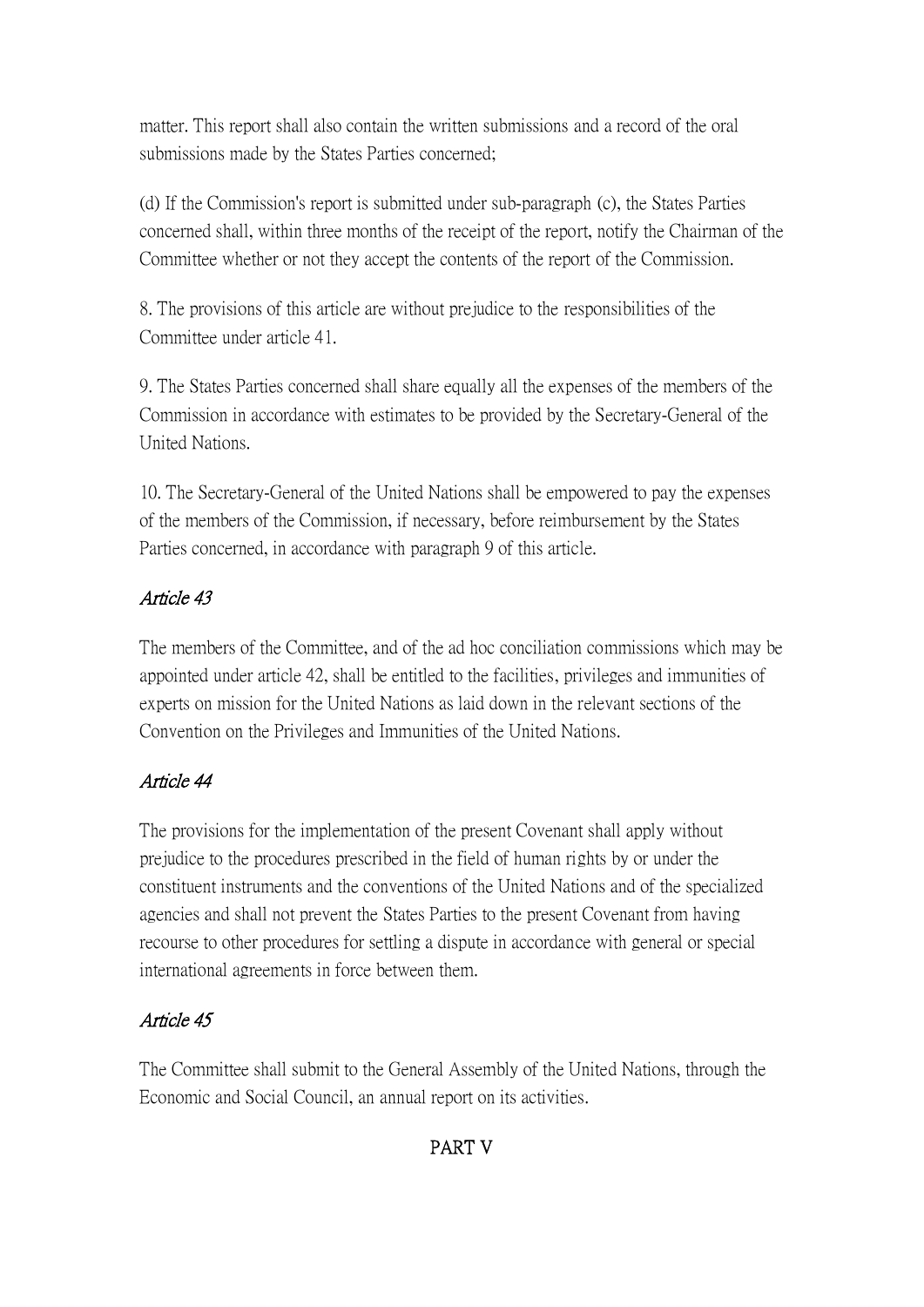Nothing in the present Covenant shall be interpreted as impairing the provisions of the Charter of the United Nations and of the constitutions of the specialized agencies which define the respective responsibilities of the various organs of the United Nations and of the specialized agencies in regard to the matters dealt with in the present Covenant.

# Article 47

Nothing in the present Covenant shall be interpreted as impairing the inherent right of all peoples to enjoy and utilize fully and freely their natural wealth and resources.

# PART VI

# Article 48

1. The present Covenant is open for signature by any State Member of the United Nations or member of any of its specialized agencies, by any State Party to the Statute of the International Court of Justice, and by any other State which has been invited by the General Assembly of the United Nations to become a Party to the present Covenant.

2. The present Covenant is subject to ratification. Instruments of ratification shall be deposited with the Secretary-General of the United Nations.

3. The present Covenant shall be open to accession by any State referred to in paragraph 1 of this article.

4. Accession shall be effected by the deposit of an instrument of accession with the Secretary-General of the United Nations.

5. The Secretary-General of the United Nations shall inform all States which have signed this Covenant or acceded to it of the deposit of each instrument of ratification or accession.

# Article 49

1. The present Covenant shall enter into force three months after the date of the deposit with the Secretary-General of the United Nations of the thirty-fifth instrument of ratification or instrument of accession.

2. For each State ratifying the present Covenant or acceding to it after the deposit of the thirty-fifth instrument of ratification or instrument of accession, the present Covenant shall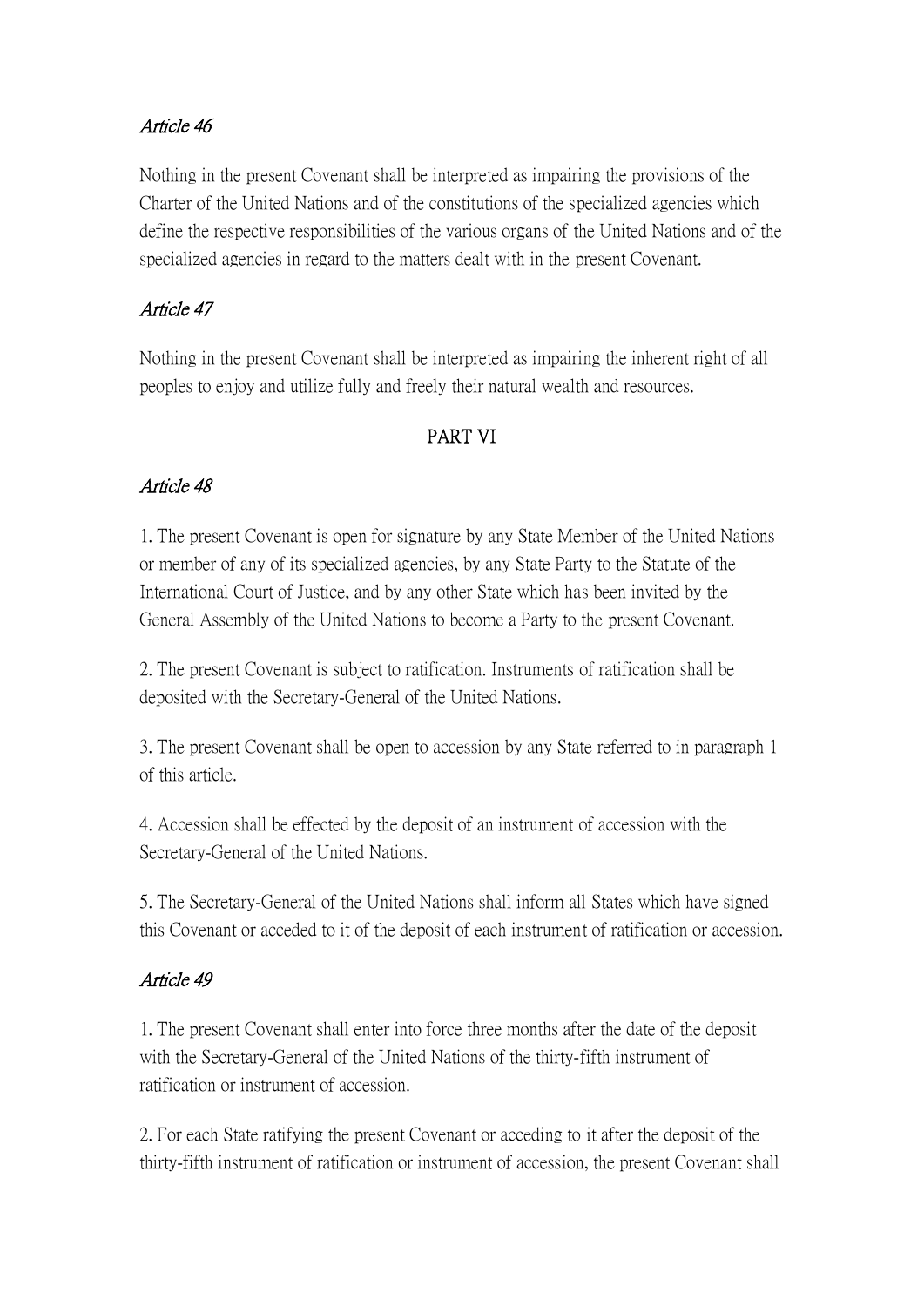enter into force three months after the date of the deposit of its own instrument of ratification or instrument of accession.

### Article 50

The provisions of the present Covenant shall extend to all parts of federal States without any limitations or exceptions.

## Article 51

1. Any State Party to the present Covenant may propose an amendment and file it with the Secretary General of the United Nations. The Secretary-General of the United Nations shall thereupon communicate any proposed amendments to the States Parties to the present Covenant with a request that they notify him whether they favour a conference of States Parties for the purpose of considering and voting upon the proposals. In the event that at least one third of the States Parties favours such a conference, the Secretary-General shall convene the conference under the auspices of the United Nations. Any amendment adopted by a majority of the States Parties present and voting at the conference shall be submitted to the General Assembly of the United Nations for approval.

2. Amendments shall come into force when they have been approved by the General Assembly of the United Nations and accepted by a two-thirds majority of the States Parties to the present Covenant in accordance with their respective constitutional processes.

3. When amendments come into force, they shall be binding on those States Parties which have accepted them, other States Parties still being bound by the provisions of the present Covenant and any earlier amendment which they have accepted.

## Article 52

Irrespective of the notifications made under article 48, paragraph 5, the Secretary-General of the United Nations shall inform all States referred to in paragraph 1 of the same article of the following particulars:

(a) Signatures, ratifications and accessions under article 48;

(b) The date of the entry into force of the present Covenant under article 49 and the date of the entry into force of any amendments under article 51.